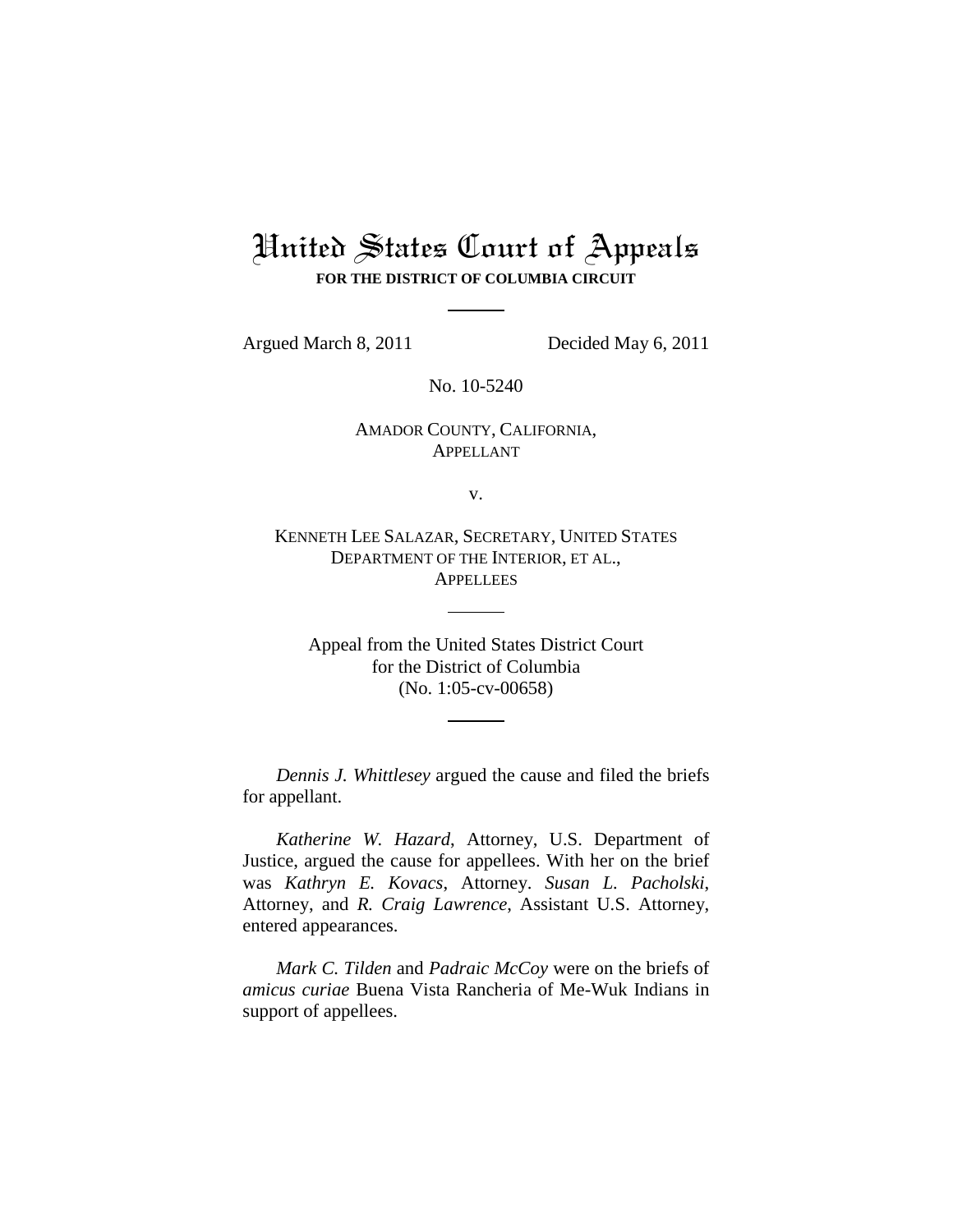### Before: SENTELLE, *Chief Judge*, TATEL, *Circuit Judge*, and EDWARDS, *Senior Circuit Judge*.

#### Opinion for the Court filed by *Circuit Judge* TATEL.

TATEL, *Circuit Judge*: Pursuant to the Indian Gaming Regulatory Act, the Buena Vista Rancheria of Me-Wuk Indians entered into a compact with the state of California to engage in gaming on its tribal land and then petitioned the Secretary of the Interior for approval of that compact. Under the Act, "[i]f the Secretary does not approve or disapprove a compact . . . [within] 45 days . . . the compact shall be considered to have been approved by the Secretary, but only to the extent the compact is consistent with the provisions of" the Act. 25 U.S.C.  $\S 2710(d)(8)(C)$ . In this case, the Secretary took no action within forty-five days, thus allowing the compact to become effective. Amador County, in which the Buena Vista Tribe's land is located, challenged the Secretary's "no-action" approval, claiming that the land fails to qualify as "Indian Land"—a statutory requirement for gaming. Although the district court rejected the Secretary's argument that Amador County lacked standing, it dismissed the suit, finding the Secretary's inaction unreviewable under several provisions of the Administrative Procedure Act. Amador County now appeals. We agree with the district court that the County has standing, but because we conclude that the Secretary's inaction is in fact reviewable, we reverse and remand for the district court to consider the merits in the first instance.

#### **I.**

Since at least 1817, the Buena Vista Rancheria of Me-Wuk Indians of California (the "Tribe") has been located in the vicinity of what is now Amador County, about forty miles southeast of Sacramento. In 1927, pursuant to a series of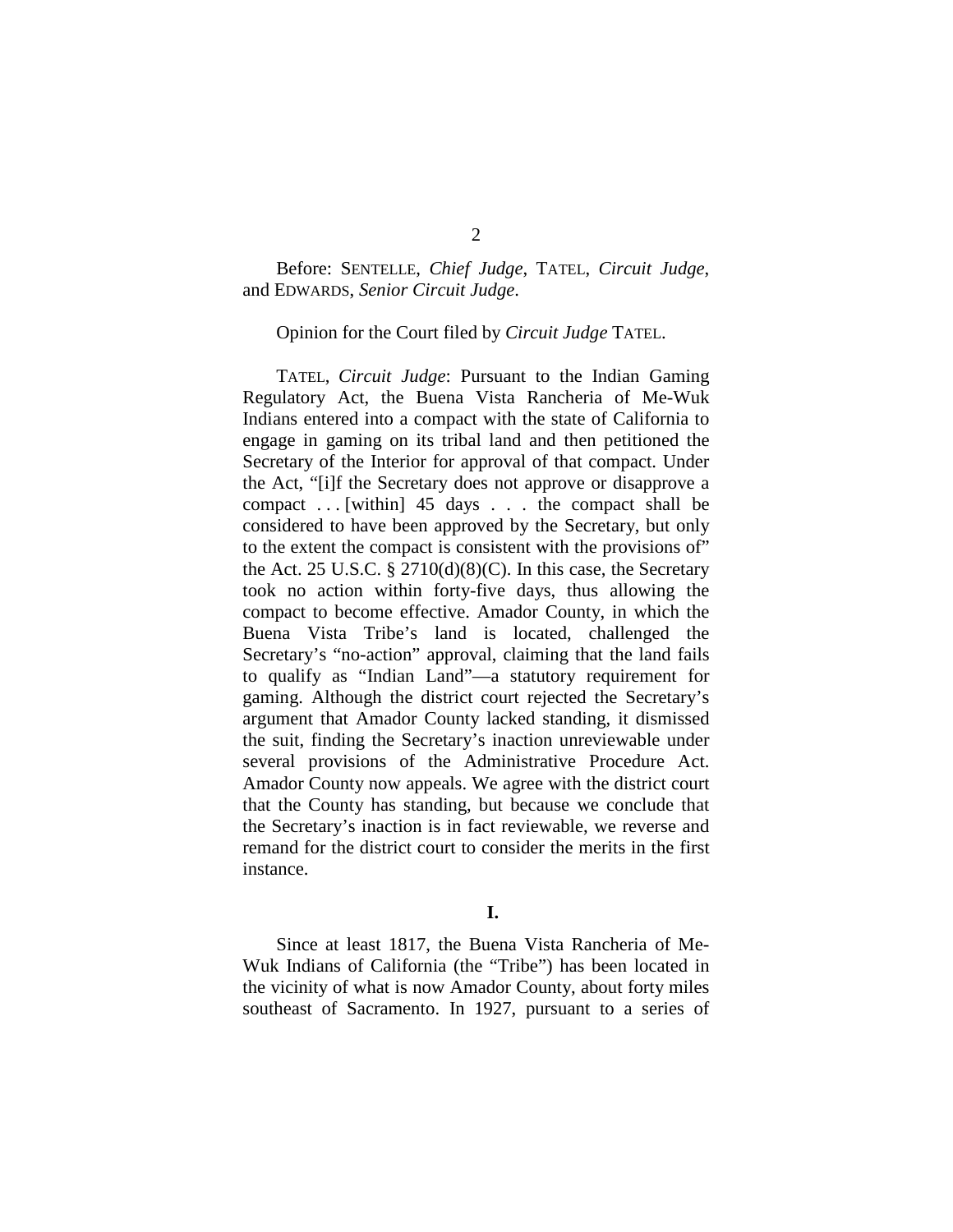appropriations bills intended to fund the purchase of land for "Indians in California now residing on reservations which do not contain land suitable for cultivations, and for Indians who are not now upon reservations in said State," the United States purchased 67.5 acres of land in the County and held it in trust for the Tribe's use. Act of June 21, 1906, ch. 3504, 34 Stat. 325, 333; Act of April 30, 1908, ch. 153, 35 Stat. 70, 76; Act of Aug. 1, 1914, ch. 222, 38 Stat. 582, 589. The current status of that land (the "Rancheria") is the central issue in this case.

In 1958, in keeping with the then-popular policy of assimilating Native Americans into American society, Congress enacted the California Rancheria Act, which authorized the Secretary to terminate the federal trust relationship with several California tribes, including the Me-Wuk Tribe, and to transfer tribal lands from federal trust ownership to individual fee ownership. Act of Aug. 18, 1958, Pub. L. No. 85-671, 72 Stat. 619. Pursuant to that statute, title to the Rancheria was transferred to two tribe members, Louis and Annie Oliver, as joint tenants. Some twenty years later, however, other members of the Tribe joined with members of sixteen other California Rancherias and filed a class action lawsuit to undo the effects of the California Rancheria Act. Specifically, they sought an injunction requiring the Secretary to " 'unterminate' each of the subject Rancherias" and to "treat all of the subject Rancherias as Indian reservations in all respects[.]" Complaint at 27, *Hardwick v. United States*, No. C-79-1710 (N.D. Cal. 1979) (quoted in Letter from Penny J. Coleman, National Indian Gaming Commission Acting General Counsel, to Judith Kammins Albietz, Tribal Attorney, at 3 (June 30, 2005) (included at J.A. 17) [hereinafter "Indian Lands Determination"] (alteration in original)).

The lawsuit ended in a settlement between the tribes and the federal government and, subsequently, in a series of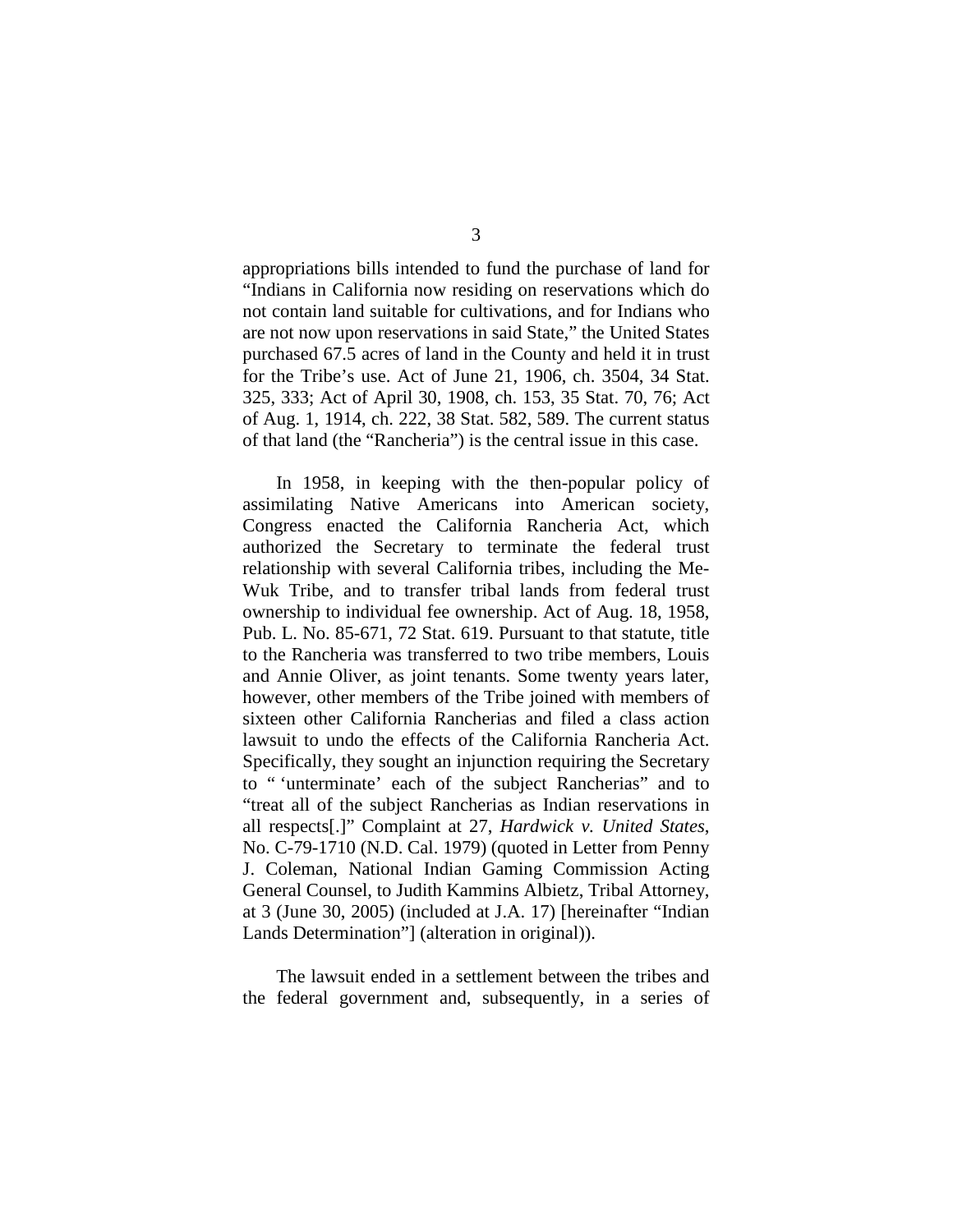separate stipulated judgments between the individual tribes and the counties in which the tribes' land lay. In the first settlement, the Secretary agreed to restore "any of the benefits or services provided or performed by the United States for Indians because of their status as Indians" and to "recognize the Indian Tribes, Bands, Communities or groups of the seventeen rancherias . . . as Indian entities with the same status as they possessed prior to distribution of the assets of these Rancherias under the California Rancheria Act." Stipulation and Order, *Hardwick v. United States*, No. C-79- 1710 (Dec. 22, 1983) (quoted in Indian Lands Determination, at 4 (included at J.A 17-18)). In the stipulated judgment between Amador County and the Tribe (the "*Hardwick*  Judgment"), the parties settled a number of issues related to the levy of property taxes, and the County agreed to the following terms:

> [1] The plaintiff Rancheria and the Plaintiffs were never and are not now lawfully terminated under the California Rancheria Act . . .

> [2] The original boundaries of the plaintiff Rancheria . . . are hereby restored, and all land within these restored boundaries of the plaintiff Rancheria is declared "Indian Country."

> [3] The plaintiff Rancheria shall be treated by the County of Amador and the United States of America, as any other federally recognized Indian Reservation, and all of the laws of the United States that pertain to federally recognized Indian Tribes and Indians shall apply to the Plaintiff Rancheria and the Plaintiffs.

Stipulation for Entry of Judgment, *Hardwick v. United States*, No. C-79-1710, at 4 (Apr. 21, 1987) (included at J.A. 51).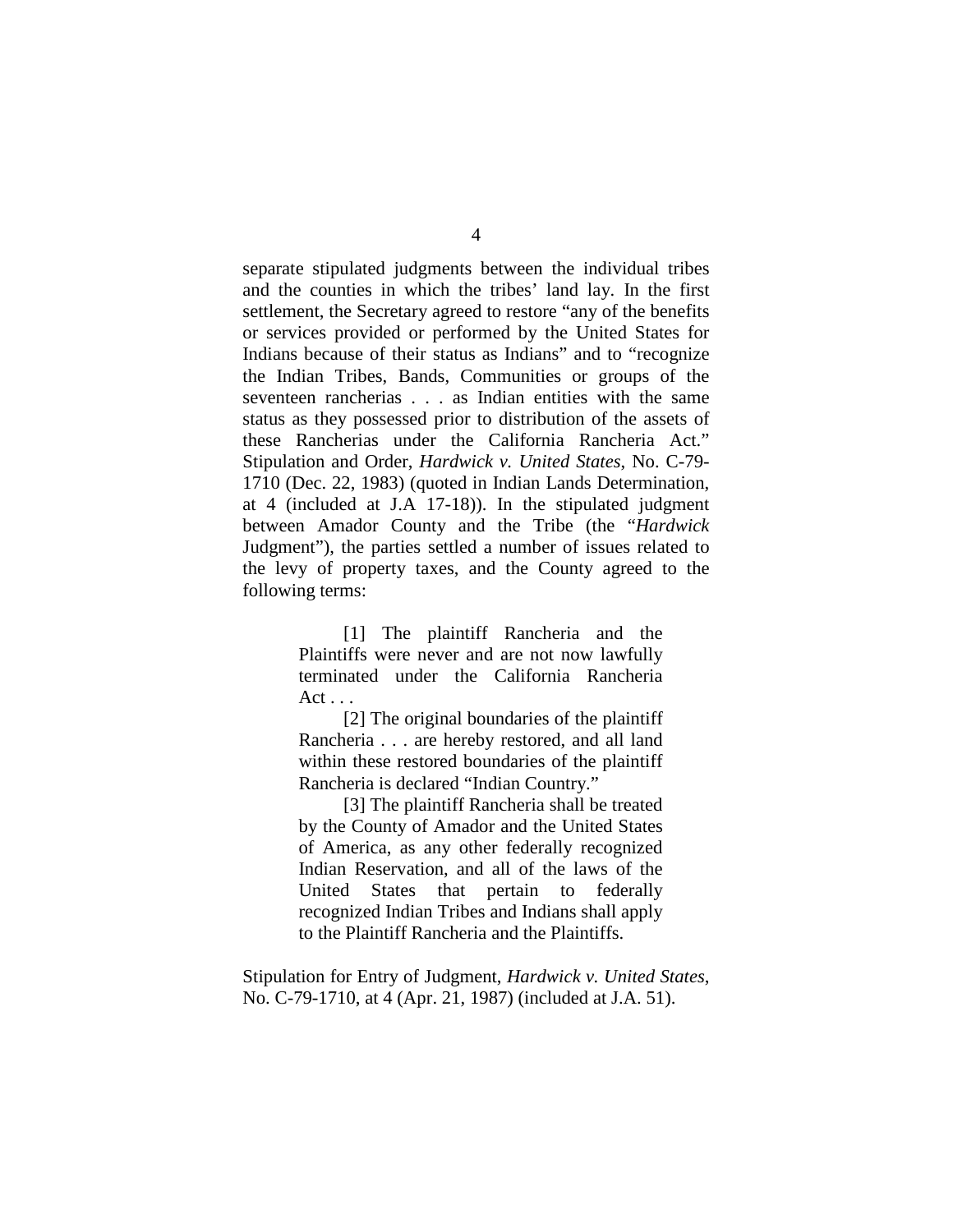In the late 1990s, the Tribe began planning a gaming operation and initiated the process of acquiring requisite state and federal approval pursuant to the Indian Gaming Regulatory Act (IGRA). Enacted in 1988, IGRA created a regulatory framework for tribal gaming intended to balance state, federal, and tribal interests. *See* 25 U.S.C. §§ 2701, 2702. The Act divides gaming into three classes, only one of which—Class III, which includes most casino games such as blackjack and roulette as well as slot machines—is at issue in this case. *See id.* § 2703(8). Before commencing Class III gaming, a tribe must satisfy three conditions. First, the gaming must be authorized by a tribal ordinance or resolution that has been approved by the National Indian Gaming Commission, a regulatory body created by IGRA with rulemaking and enforcement authority. *Id.*  $\S$  2710(d)(1)(A), (2)(C). Second, the Indian lands where the gaming will take place must be located within a state that permits gaming "for any purpose by any person, organization, or entity." *Id.* §  $2710(d)(1)(B)$ . And third, the gaming must be conducted in conformance with a tribal-state compact that has been approved by the Secretary. *Id.* § 2710(d)(1)(C). In addition, and critical to this case, IGRA provides for gaming only on "Indian lands." *Id.* § 2710(d)(1) ("Class III gaming activities shall be lawful *on Indian Lands* . . . ." (emphasis added)).

Once a tribe has submitted a tribal-state compact for approval, the Secretary has three choices. He may approve the compact, *id.* § 2710(d)(8)(A); he may disapprove the compact, but only if it violates IGRA or other federal law or trust obligations, *id.* § 2710(d)(8)(B); or he may choose to do nothing, in which case the compact is deemed approved after forty-five days "but only to the extent the compact is consistent with the provisions" of IGRA, *id.* § 2710(d)(8)(C). The compact takes effect once the Secretary publishes notice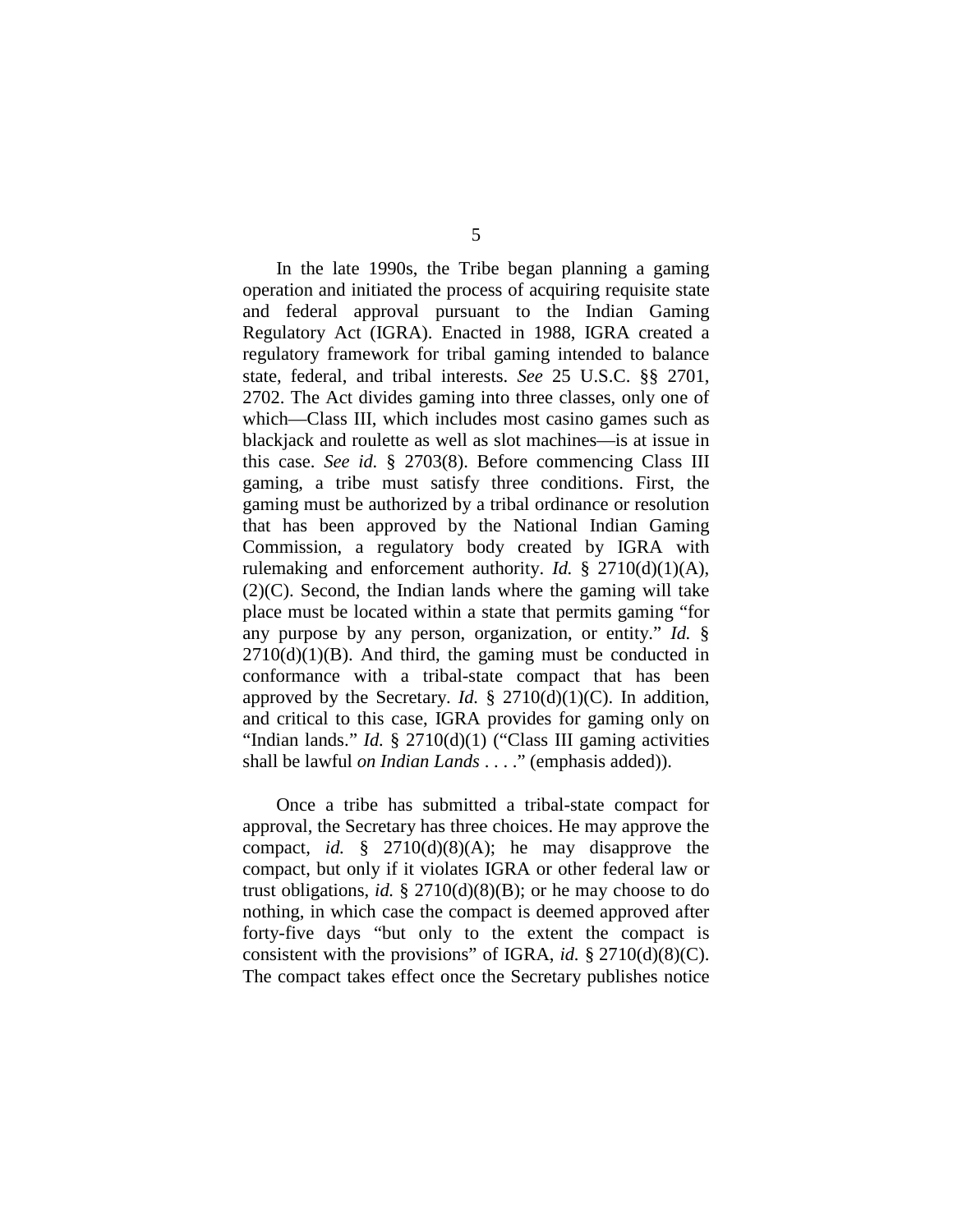of approval in the Federal Register. *Id.* § 2710(d)(8)(D),  $(3)(B)$ .

In 1999, the Me-Wuk Tribe completed an initial round of negotiations with the State of California, and shortly thereafter the Secretary approved the resulting compact. In 2004, the Tribe began a second round of negotiations to amend the compact in order to provide for "expanded gaming at a prospective casino." Appellees' Br. 15. The compact amendment also expanded revenue sharing between the Tribe and the State and directed the Tribe to make arrangements with Amador County to mitigate any potential impacts on the County. When the Tribe submitted the compact amendment to the Secretary, he chose to do nothing, meaning that pursuant to subsection (d)(8)(C) the amendment was deemed approved after forty-five days. The Secretary published a notice of approval in the Federal Register on December 20, 2004. 69 Fed. Reg. 76,004.

Amador County then sued the Secretary in the United States District Court for the District of Columbia, alleging that the Rancheria fails to satisfy IGRA's "Indian lands" requirement. The County sought declaratory and injunctive relief including an order requiring the Secretary to withdraw approval and affirmatively reject the compact. Although the County also alleged that the Secretary's approval was void *ab initio* due to a technicality in California law, First Amended Complaint ¶¶ 57–60, it does not press this argument on appeal.

The Secretary moved to dismiss under Federal Rule of Civil Procedure 12(b)(1), alleging that Amador County lacked standing, and under Rule 12(b)(6), alleging that the "claims [were] not subject to review under the Administrative Procedure Act [APA]." Although the district court found that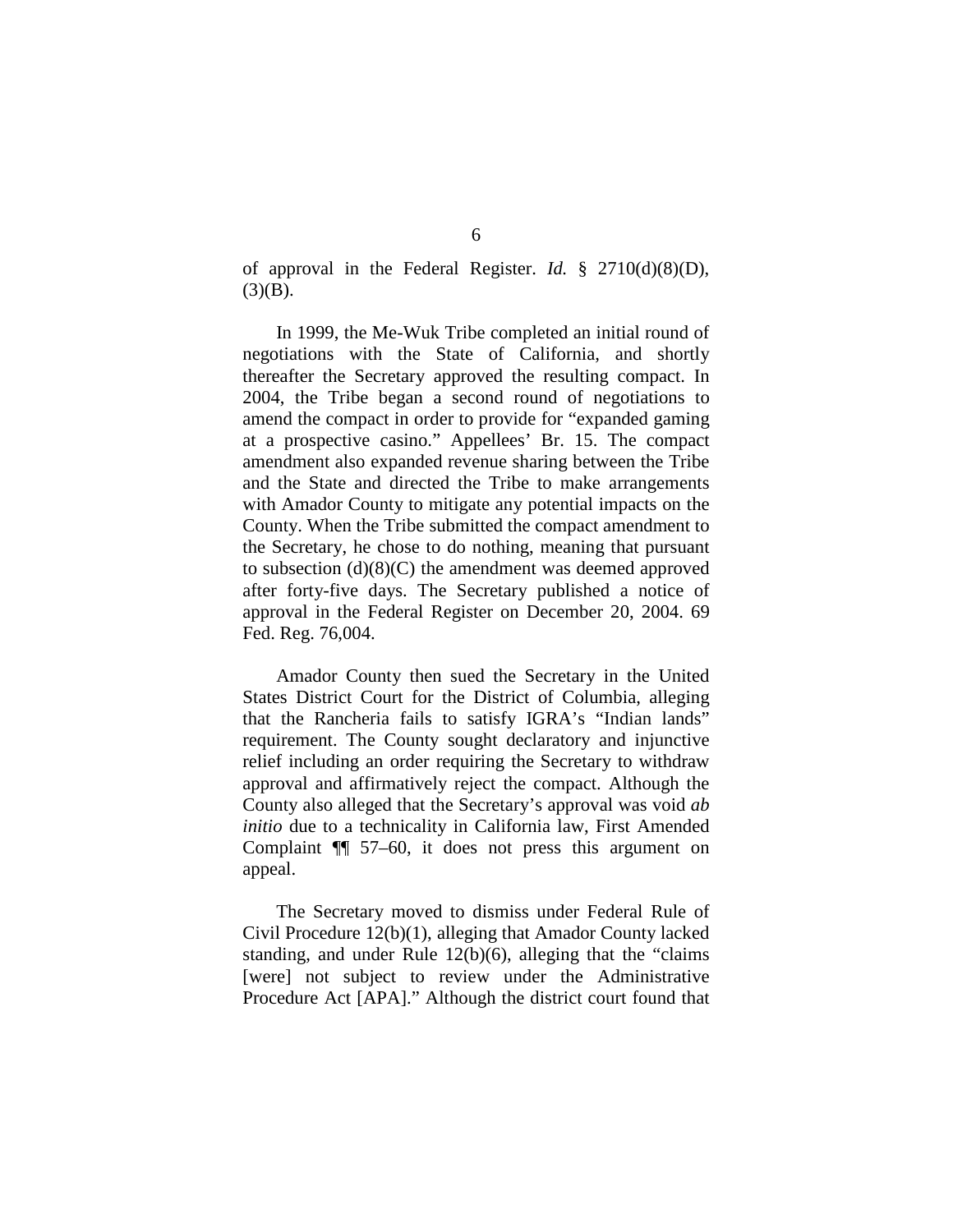Amador County had standing, it dismissed the complaint, agreeing with the Secretary that the approval via inaction was unreviewable for several reasons. *Amador Cty., Cal. v. Kempthorne*, 592 F. Supp. 2d 101 (D.D.C. 2009). First, believing that the statute imposes no limit on the Secretary's authority to approve a compact and thus "lacks a standard to guide judicial review of the Secretary's decision," the court concluded that the "decision is committed to agency discretion." *Id.* at 106; 5 U.S.C. § 701(a)(1). Second, the court held that the statute precludes judicial review of approval by inaction because Congress had "limited the Secretary's approval by inaction to apply only to those portions of a compact that are lawful under the statute . . . . Thus, the Secretary's approval by inaction can never violate the statute." *Amador Cty.*, 592 F. Supp. 2d at 107; 5 U.S.C. § 701(a)(2).

Arguing that the district court erred in finding no-action approvals unreviewable, Amador County now appeals. The Secretary continues to challenge the County's standing. We review both the standing determination and the Rule 12(b)(6) dismissal *de novo*. *Affum v. United States*, 566 F.3d 1150, 1158 (D.C. Cir. 2009) ("We review *de novo* the District Court's decision on standing."); *Holy Land Found. for Relief & Dev. v. Ashcroft*, 333 F.3d 156, 161–62 (D.C. Cir. 2003) ("We review the district court's dismissal for failure to state a claim under Rule 12(b)(6) *de novo*.").

#### **II.**

We begin with the Secretary's argument that Amador County lacks constitutional standing to maintain this suit. In *Lujan v. Defenders of Wildlife*, the Supreme Court described the elements of the three-part constitutional standing test injury in fact, causation, and redressability—and explained that to establish injury a plaintiff must demonstrate that he has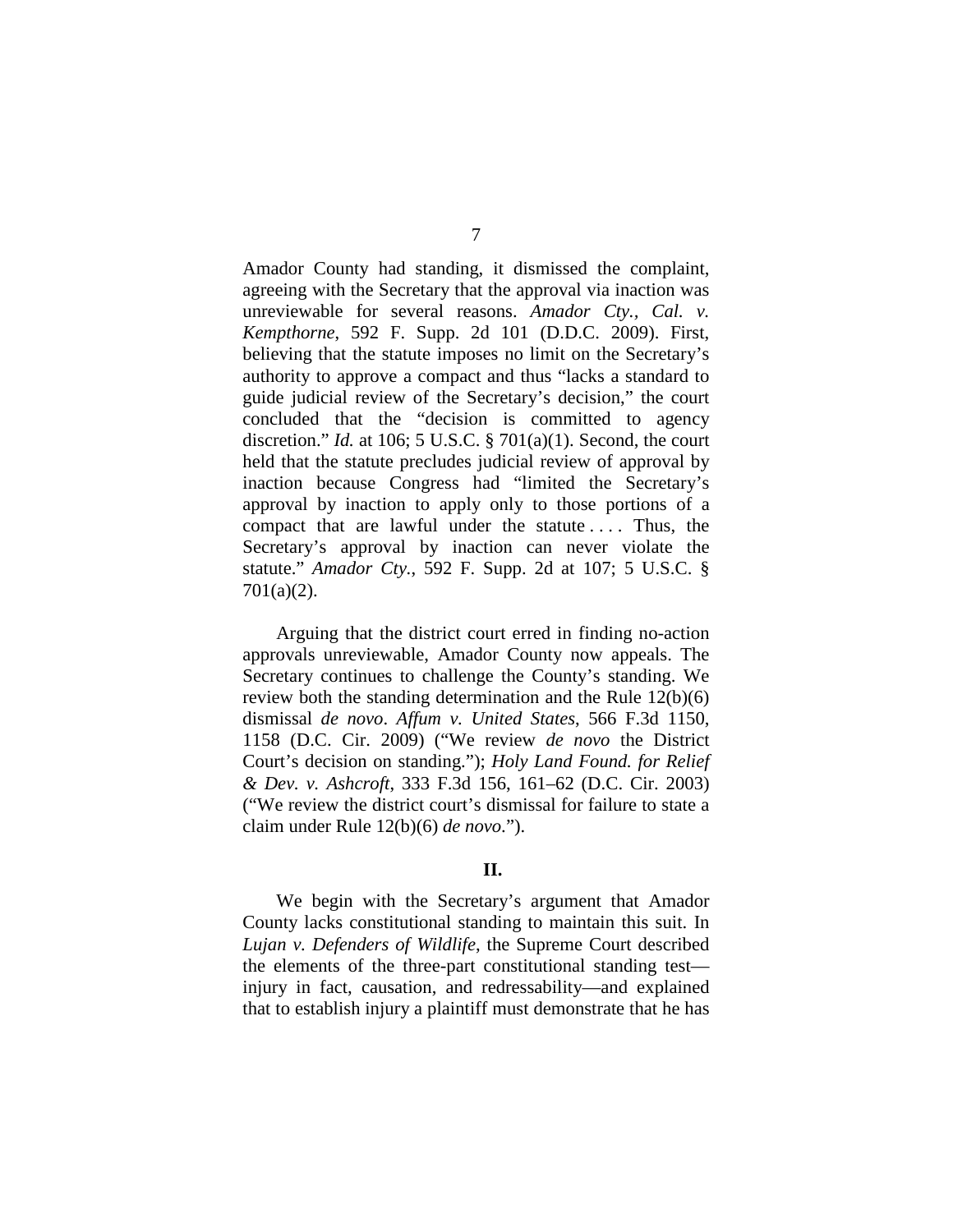a "legally protected interest." 504 U.S. 555, 560 (1992). According to the Secretary, because Amador County agreed to the *Hardwick* Judgment, in which it promised to treat the Rancheria as Indian land, the County has no legally cognizable interest in the land being treated as anything other than that. We disagree. Amador County may well be bound by the *Hardwick* Judgment, in which case it will lose on the merits, but for the purposes of standing, "we assume the merits" in favor of the plaintiff. *Parker v. District of Columbia*, 478 F.3d 370, 377–78 (D.C. Cir. 2007) (holding that whether the plaintiff actually had a Second Amendment right to bear arms was irrelevant to whether he had standing to challenge a law impeding that right). Indeed, interpreting *Lujan*, which involved a challenge under the Endangered Species Act, we explained that the Supreme Court had considered only whether "plaintiffs had a 'cognizable interest' in observing animal species without considering whether the plaintiffs had a legal *right* to do so." *Id.* (citing *Lujan*, 502 U.S. at 562–63). Accordingly, in order to establish injury in fact, Amador County need demonstrate only that it will be injured by the planned gaming and thus has a cognizable interest in prohibiting it. To this end, the County has alleged, among other things, that the planned gaming would increase the County's infrastructure costs and impact the character of the community. First Amended Complaint ¶¶ 26–27. The district court accepted these allegations as true, as must we, *see Jenkins v. McKeithen*, 395 U.S. 411, 421–22 (1969), and the Secretary nowhere challenges them on appeal. We agree with the district court that the County's allegations are more than sufficient to establish "concrete and particularized" harm. *Lujan*, 504 U.S. at 560.

The County also easily satisfies the requirements of causation and redressability. Because the Tribe may proceed with gaming only with secretarial approval of the compact,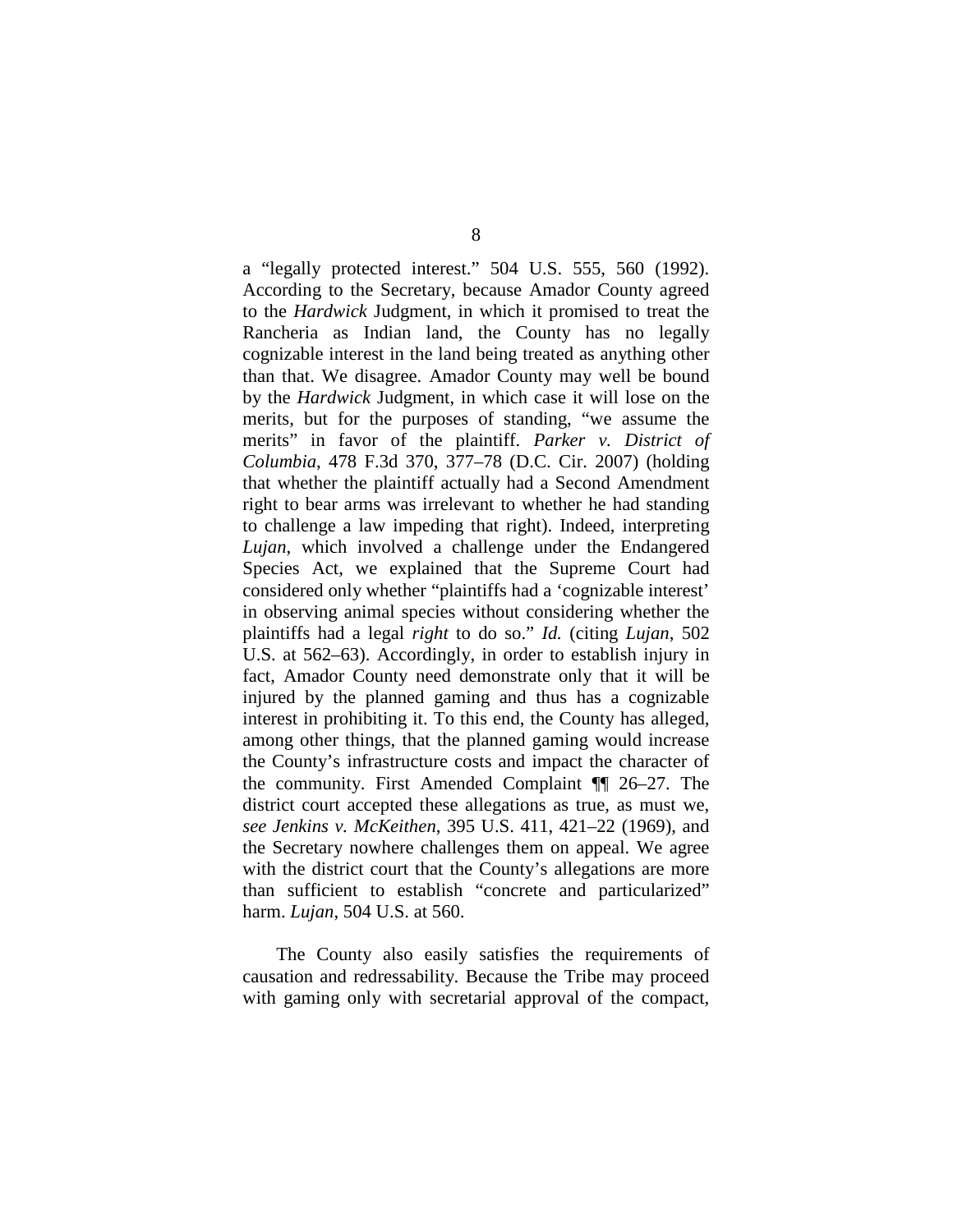there is a direct causal connection between the Secretary's noaction approval and the alleged harm. The injury is also redressable because if the County succeeds on the merits and obtains a declaration that the Rancheria does not qualify as Indian land, the Secretary would have to reject the compact. *See id.* at 560–61 (describing causation and redressability requirements); *see also Patchak v. Salazar*, 632 F.3d 702, 704 (D.C. Cir. 2011) (finding all Article III standing requirements met in a challenge by a neighboring landowner to the Secretary's decision to take tribal land into trust, thereby allowing the tribe to proceed with plans to construct a gambling facility); *Lac Du Flambeau Band of Lake Superior Chippewa Indians v. Norton*, 422 F.3d 490, 495–502 (7th Cir. 2005) (holding that plaintiffs, another tribe also challenging approval by inaction, had satisfied Article III standing requirements).

We next address the Secretary's argument that the County fails to satisfy the requirements of prudential standing because it falls outside "the zone of interests to be protected" by IGRA. *See Ass'n of Data Processing Serv. Orgs. v. Camp*, 397 U.S. 150, 153 (1970). Considering circumstances similar to this case, we recently reiterated in *Patchak v. Salazar* the oft-repeated rule that the zone-of-interests test is "not especially demanding." *Patchak*, 632 F.3d at 705 (internal quotation marks omitted). In that case, a neighboring private landowner argued that the Secretary's decision to take land into trust, thus making it eligible for gaming under IGRA, had violated another statute—the Indian Reorganization Act. Reasoning that because the latter statute imposes a limit on the Secretary's trust authority, we held that "[w]hen that limitation blocks Indian gaming, as [the litigant] claim[ed] it should have . . . , the interests of those in the surrounding community—or at least those who would suffer from living near a gambling operation—are arguably protected. And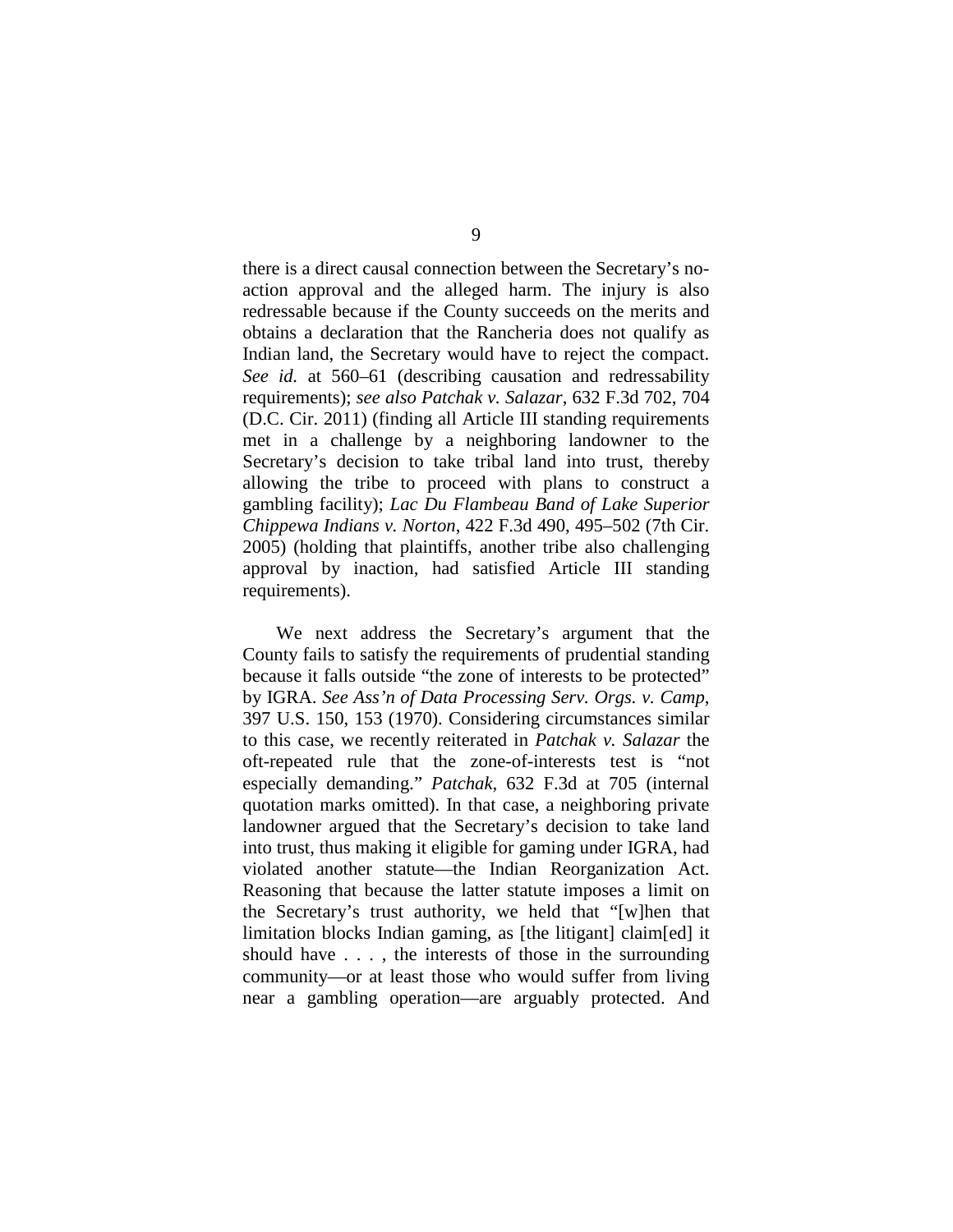because of their interests, they are proper parties to enforce the [Act's] restrictions." *Id.* at 706. So too here. Those in the surrounding community who are impacted by gambling fall within IGRA's zone of interest. Accordingly, the County, whose alleged injury flows from its proximity to the gambling operation, is "arguably protected" and is thus a proper party to enforce the limitations IGRA imposes on the Secretary.

The Secretary nonetheless insists that the concerns of the County, a political subdivision of the State, fall outside IGRA's zone of interest because the statute directly protects only states and tribes. According to the Secretary, the County's interests have been fully protected by its participation in the political process through which the compact was formed, and it would be "inconsistent with the purpose of IGRA to allow a political subdivision of the State, through an action in federal court, to invalidate the agreement negotiated by the State and Tribe." Appellees' Br. 34. The Secretary points out that in prior cases, including *Patchak*, where we have allowed community groups and neighbors to sue under IGRA, those groups were challenging the Secretary's decision to take land into trust rather than the Secretary's approval of a tribal-state compact. A suit in the latter situation is, the Secretary argues, essentially a challenge to an action of the State. Again, we disagree. In both instances, the Secretary has independent obligations imposed by federal law, and the County, just like other community groups and residents, is affected by whether or not the Secretary fulfills those obligations. For this particular purpose—enforcing the obligations of the Secretary—we see no good reason to treat Amador County differently from any other neighbor of a planned gaming facility.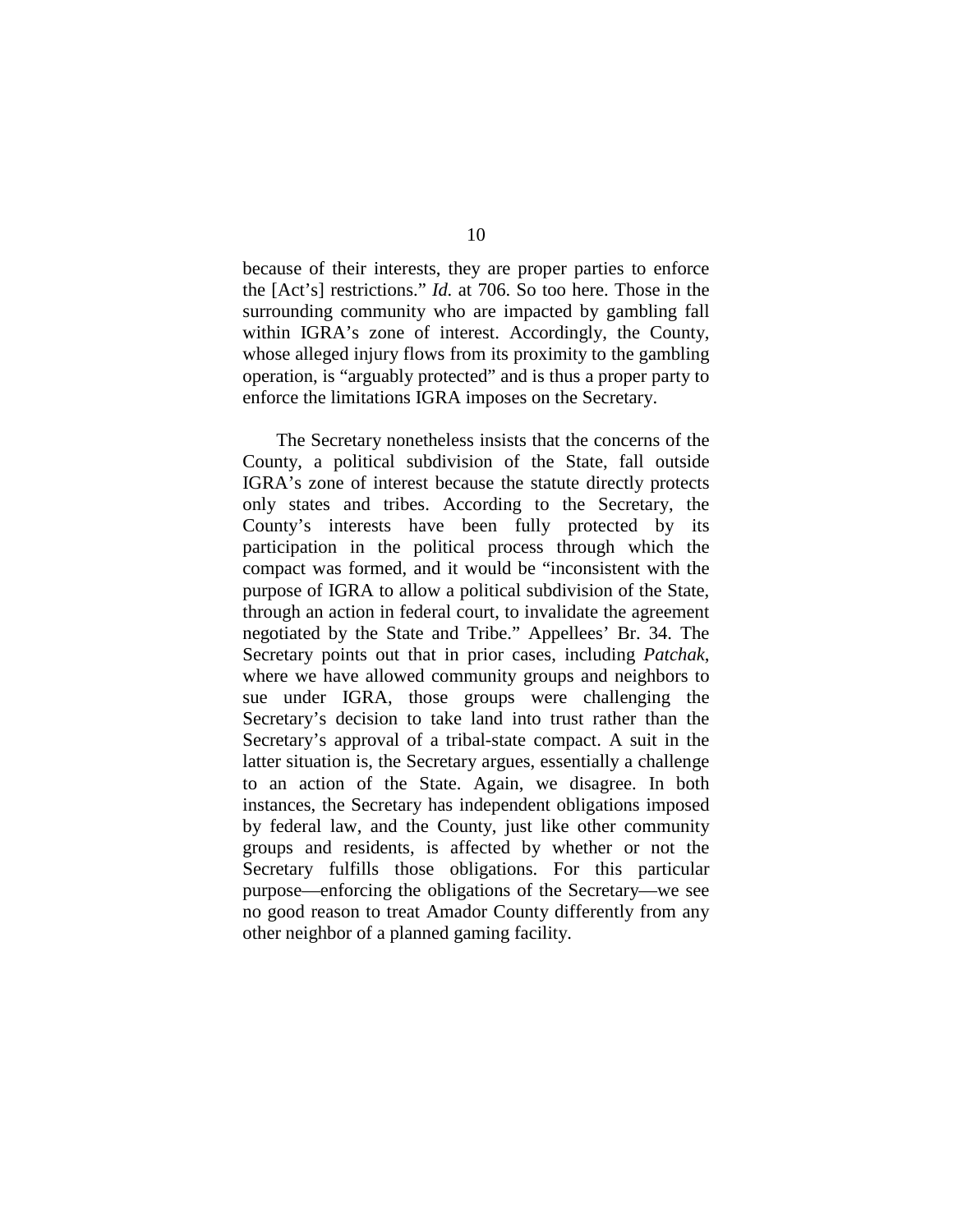# 11

## **III.**

Relying on three separate provisions of the APA, the Secretary contends that where a compact is deemed approved because he failed to act within the forty-five day limit, the approval is unreviewable. In particular, the Secretary relies on (1) section  $701(a)(1)$ , prohibiting review where it is otherwise barred by statute; (2) section  $701(a)(2)$ , barring review of agency actions "committed to agency discretion"; and (3) section 704, allowing review only of "agency action." We consider each argument in light of "the strong presumption that Congress intends judicial review of administrative action." *Bowen v. Mich. Acad. of Family Physicians*, 476 U.S. 667, 670 (1986). Accordingly, each category of nonreviewability must be construed narrowly. *See Abbott Labs. v. Gardner*, 387 U.S. 136, 141 (1967).

We start with the Secretary's argument that IGRA precludes judicial review because it, unlike either the "final agency action" requirement or the "committed to agency discretion" limitation, is jurisdictional. *Compare Block v. Cmty. Nutrition Inst.*, 467 U.S. 340, 353 n.4 (1984) ("[C]ongressional preclusion of judicial review is in effect jurisdictional."), *and Assoc. of Civilian Technicians, Inc. v. Fed. Labor Relations Auth.*, 283 F.3d 339, 341 (D.C. Cir. 2002) (treating a statutory limitation on judicial review as jurisdictional), *with Oryszak v. Sullivan*, 576 F.3d 522, 524– 26 (D.C. Cir. 2009) (clarifying that the committed to agency discretion limitation and the final agency action requirement are "not . . . jurisdictional bar[s]"). To overcome the strong presumption that Congress intends agency action to be reviewable, we must find "clear and convincing evidence of a contrary legislative intent." *Bowen*, 476 U.S. at 671–72 (internal quotation marks omitted). Absent an express statutory prohibition on judicial review, courts have been extremely hesitant to find such a bar. *See id.* at 673 & n.4.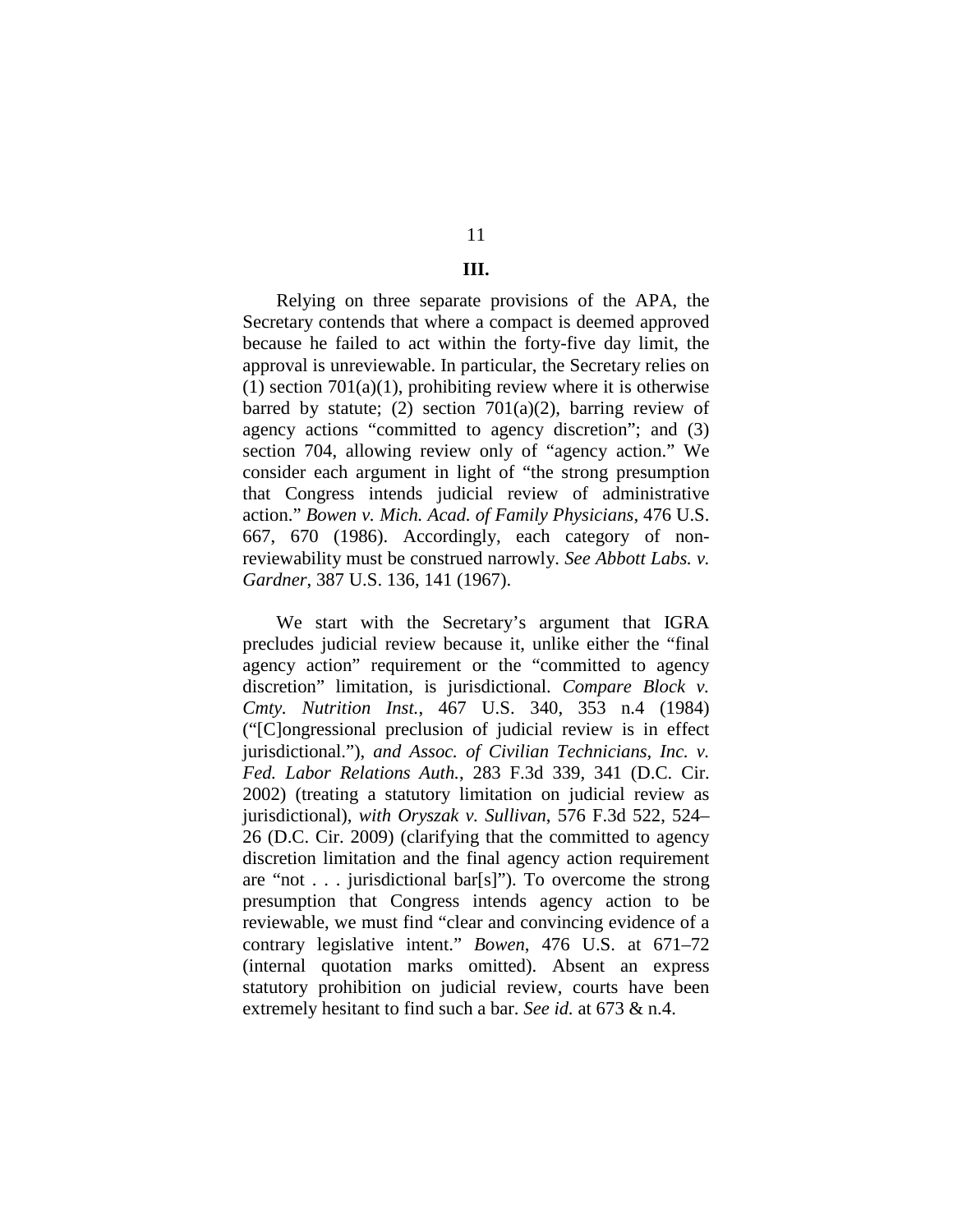The district court concluded that subsection  $(d)(8)(C)$ precludes judicial review because it creates an alternate mechanism to ensure compliance with the law. In other words, by that provision's plain language—that compacts are deemed approved "only to the extent the compact is consistent with the provisions of [IGRA]"—only legal compact terms go into effect, meaning that, according to the district court, compacts approved by inaction must be legal. *Amador Cty.*, 592 F. Supp. 2d at 107 ("[T]he Secretary's approval of a compact by inaction can never violate the statute."). But nothing in subsection  $(d)(8)(C)$  actually creates an alternative mechanism for compliance with the law. To be sure, it provides that only lawful compacts can become effective, but someone—i.e., the courts—must decide whether those provisions are in fact lawful. *Cf. Lac Du Flambeau Band of Lake Superior Chippewa Indians*, 422 F.3d at 501 (explaining that 42 U.S.C.  $\S$  2710(d)(8)(C) only prevents "offending provisions from becoming effective in some academic sense"). Indeed, as we explain below, subsection  $(d)(8)(C)$ 's caveat invites judicial review by setting out a clear standard for reviewing courts to apply.

Having concluded that no "intent to preclude judicial review is fairly discernible in the statutory scheme," *Block*, 467 U.S. at 351 (internal quotation marks omitted), and thus that we have jurisdiction, we turn to the Secretary's argument that compact approval by inaction is unreviewable because approval is "committed to agency discretion." 5 U.S.C. § 701(a)(2). In *Citizens to Preserve Overton Park v. Volpe*, the Supreme Court explained that this is "a very narrow exception" to judicial review that should be invoked only where there is "no law to apply." 401 U.S. 402, 410 (1971). For our part, we have observed that "section  $701(a)(2)$ encodes the principle that an agency cannot abuse its discretion, and thus violate section  $706(2)(A)$ , where its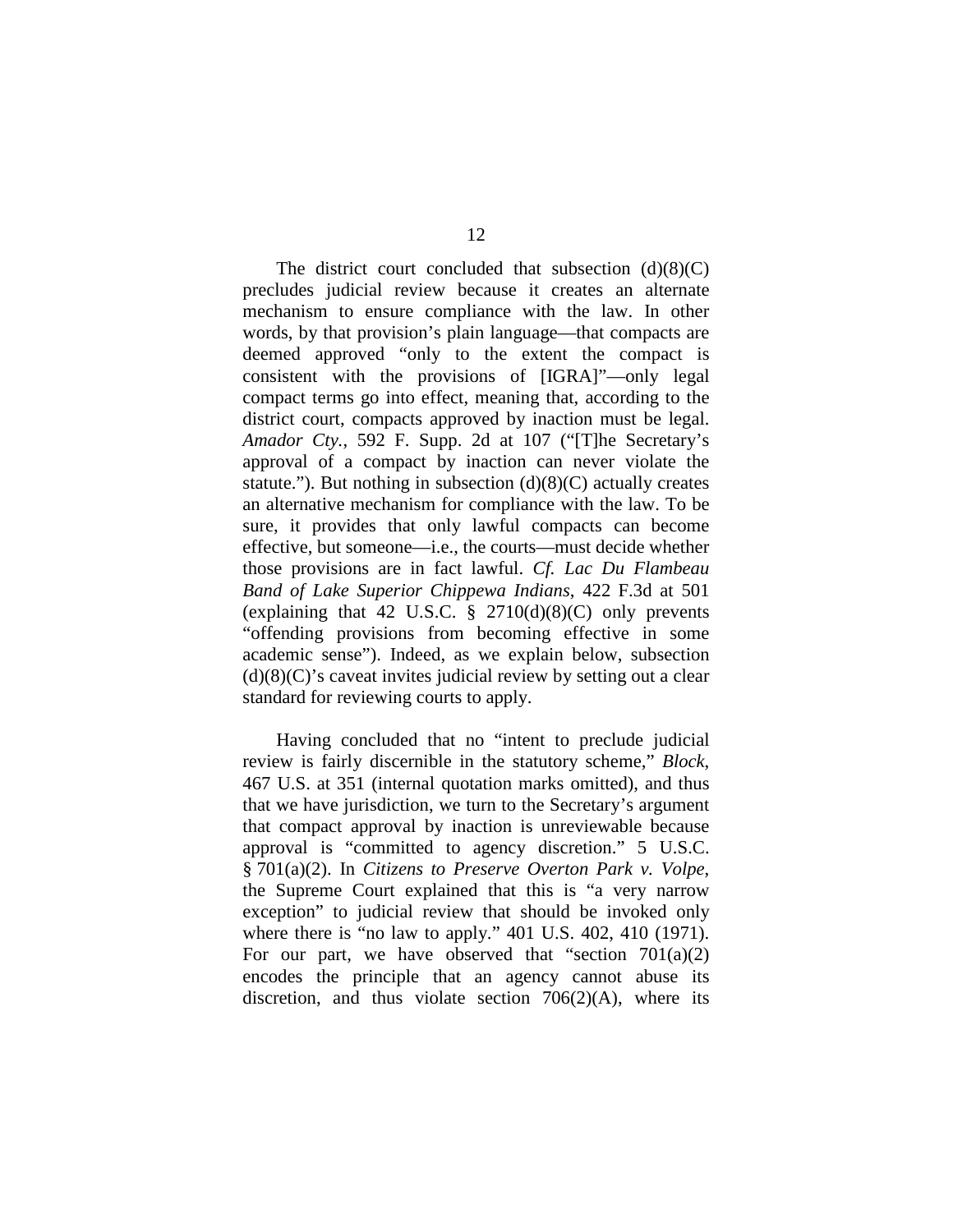governing statute confers such broad discretion as to essentially rule out the possibility of abuse." *Drake v. FAA*, 291 F.3d 59, 70 (D.C. Cir. 2002). According to the Secretary, this is just such a case given that IGRA does not require disapproval. In support, the Secretary points out that under the statute he "*may* disapprove a compact . . . only if such compact violates—(i) any provision of this chapter, (ii) any other provision of Federal law . . . , or (iii) the trust obligations of the United States to Indians." 25 U.S.C. § 2710(d)(8)(B) (emphasis added). Because Congress used "may" instead of "shall," the Secretary argues, he is never obligated to disapprove a compact and thus approval—either affirmative approval pursuant to subsection  $(d)(8)(A)$  or, by extension, no-action approval pursuant to subsection  $(d)(8)(C)$ —falls solely within his discretion.

We rejected a similar argument in *Dickson v. Secretary of Defense*, 68 F.3d 1396 (D.C. Cir. 1995). There, we considered whether a statute directing that the Army Board for Correction of Military Records "may excuse a failure to file [if it is in] the interest of justice" committed the decision to agency discretion. *Id.* at 1399. We found it implausible that Congress intended "may" to confer such complete discretion because taking that argument to its extreme would mean that "even if the Board expressly found in a particular case that it was in 'the interest of justice' to grant a waiver, it could still decline to do so." *Id.* at 1402 & n.7 (citing two other cases in which courts, relying on statutory context, have read "may" to mean "shall"). Following this reasoning, we believe that subsection  $(d)(8)(B)$ 's use of "may" is best read to limit the circumstances in which disapproval is allowed. The Secretary must, however, disapprove a compact if it would violate any of the three limitations in that subsection, and those limitations provide the "law to apply." In any event, as the County points out, even if disapproval were otherwise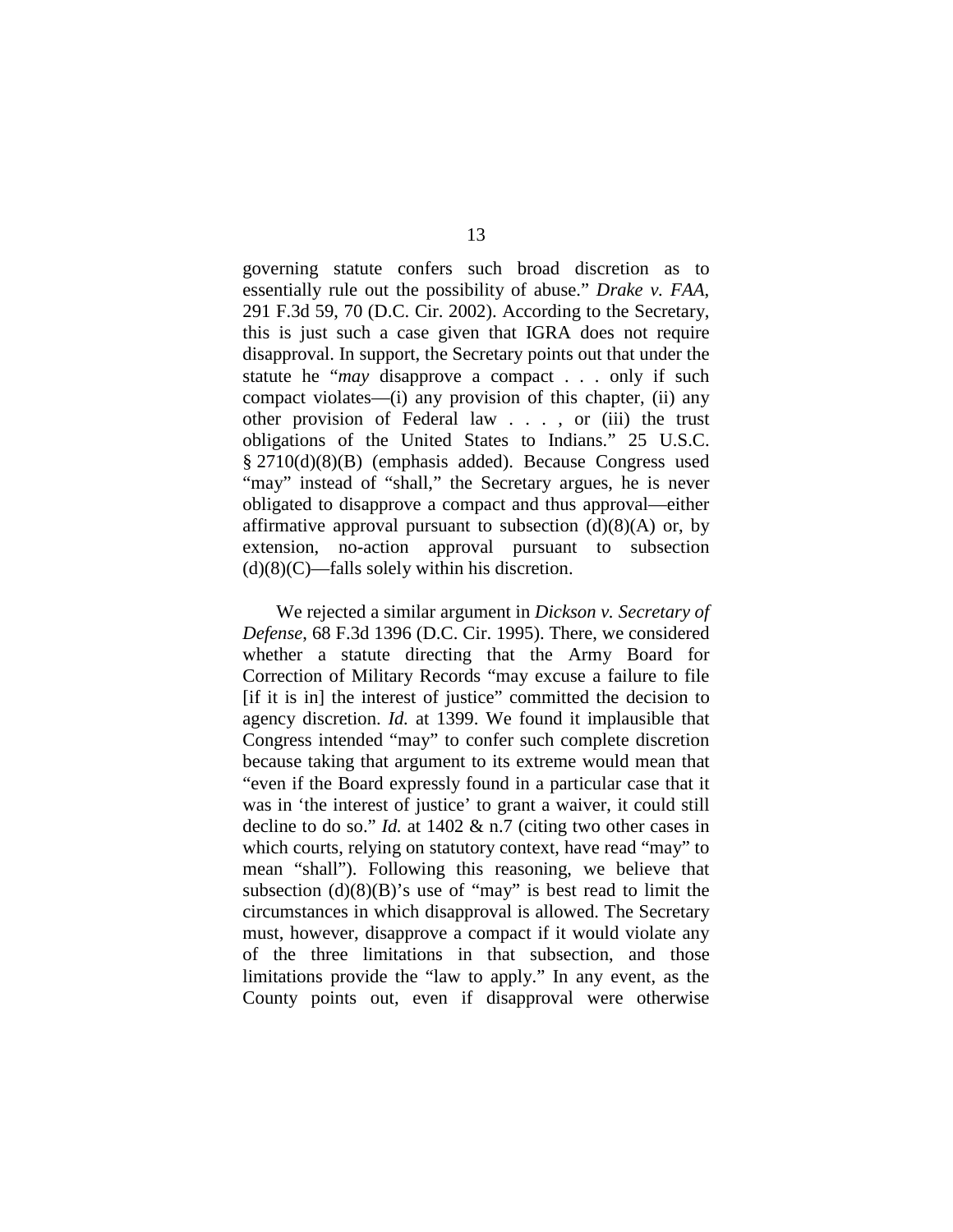discretionary, subsection (d)(8)(A) authorizes approval only of compacts "governing gaming on *Indian lands*," suggesting that disapproval is obligatory where that particular requirement is unsatisfied.

Moreover, subsection  $(d)(8)(C)$ , which governs approval by inaction, includes no exemption from this obligation to disapprove illegal compacts. Like subsection  $(d)(8)(B)$ 's list of conditions that require disapproval, subsection  $(d)(8)(C)$ 's caveat—that the compact is deemed approved "but only to the extent the compact is consistent with the provisions of [IGRA]"—provides "law to apply." And just as the Secretary has no authority to affirmatively approve a compact that violates any of subsection (d)(8)(B)'s criteria for disapproval, he may not allow a compact that violates subsection  $(d)(8)(C)$ 's caveat to go into effect by operation of law.

The Secretary nonetheless presses this argument, claiming to find support for it in subsection  $(d)(8)(C)$ 's fortyfive-day time frame. That short time period, the Secretary insists, suggests that Congress was concerned that the Secretary would act too slowly, and thus "Congress's intent was not to embroil the Secretary in lengthy investigations into whether the compact violated federal law, IGRA, or trust obligations." Appellees' Br. 45. While this may be correct as to compliance with other federal law and trust obligations, the caveat demonstrates that Congress had no intention of trading compliance with IGRA's requirements for efficiency in agency proceedings.

Lastly, the Secretary claims to draw support from sections  $2710(d)(7)(A)$  and  $2714$ , which provide for judicial review of National Indian Gaming Commission decisions. According to the Secretary, these provisions protect his discretion by insulating his decisions from review. It is well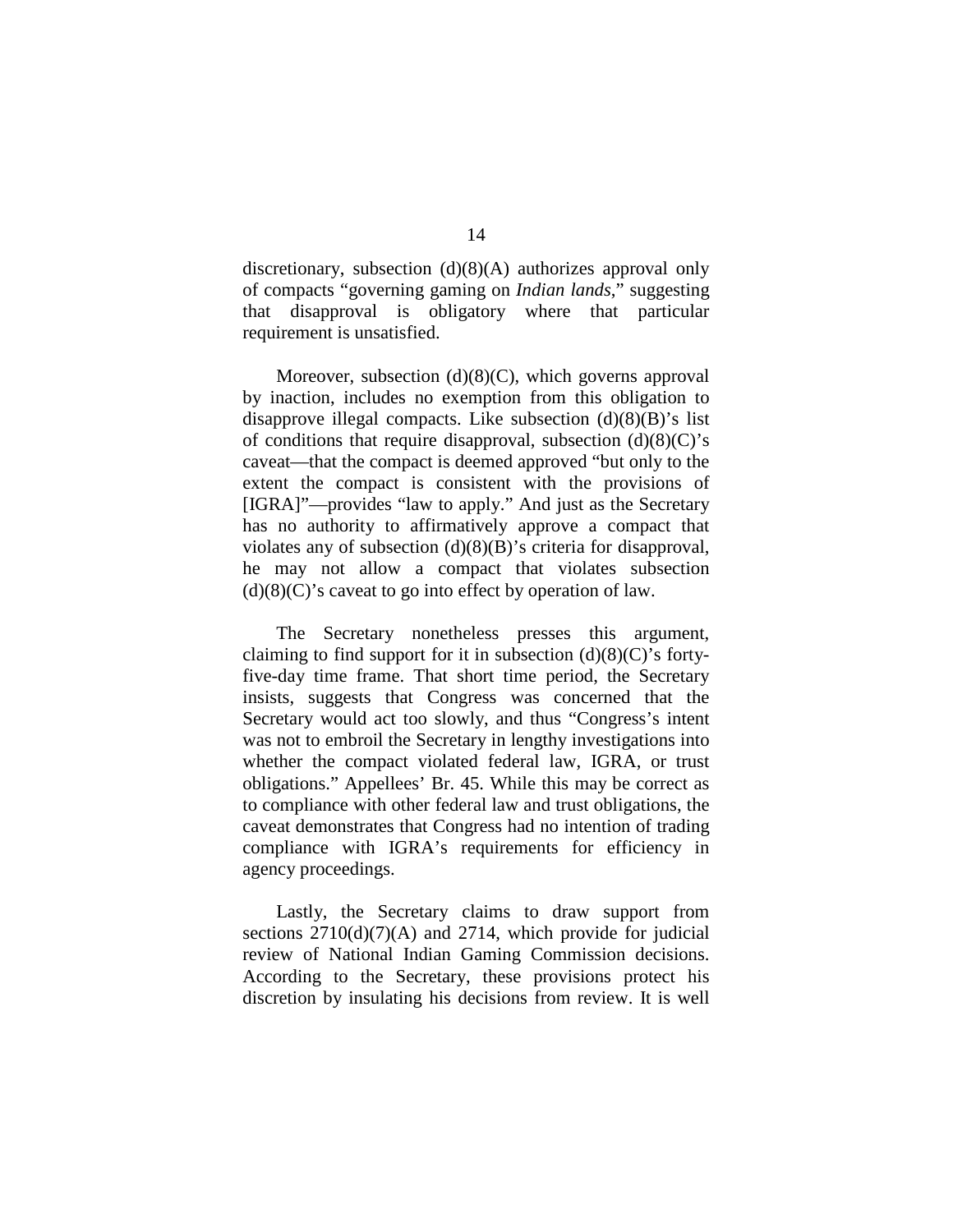established, however, that the existence of a judicial review provision covering certain actions under a statute does not preclude judicial review of other actions under the same statute. *See Bennett v. Spear*, 520 U.S. 154, 175 (1997).

Moving on to the Secretary's contention that the APA's agency action requirement, 5 U.S.C. § 704, is unsatisfied here because approval came via inaction, we begin by pointing out that the APA defines "agency action" as including "failure to act." 5 U.S.C. § 551(13). Of course, as the Secretary reminds us, the Supreme Court held in *Norton v. Southern Utah Wilderness Alliance* ("*SUWA"*) that inaction qualifies as "failure to act" only where it is "discrete." 542 U.S. 55, 62–64 (2004). For example, although plaintiffs may challenge an agency's failure to promulgate a rule, they may not raise a "broad programmatic attack," such as the challenge to Interior's failure to manage off-road vehicle use in federal wilderness study areas brought in *SUWA* itself. *Id.* at 63–64.

Arguing that his approval of the Me-Wuk compact through inaction fails this discreteness requirement, the Secretary relies on *Sprint Nextel Corp. v. FCC*, 508 F.3d 1129 (D.C. Cir. 2007), in which we considered the reviewability of an approval by operation of law under the Telecommunications Act of 1996. Pursuant to that Act, regulated parties may petition the FCC "to refrain—to forbear—from applying several regulatory requirements." *Id.* at 1131. The FCC may grant the petition if certain requirements are met; it may deny the petition; or, if it fails to act within a certain time period, the petition is "deemed granted." 47 U.S.C. § 160(c). In *Sprint Nextel*, the FCC failed to act in response to a forbearance petition, and we found no agency action to review because the FCC had "not engage[d] in any 'circumscribed, discrete' act." *Sprint Nextel Corp.*, 508 F.3d at 1131 (quoting *SUWA*, 542 U.S. at 62).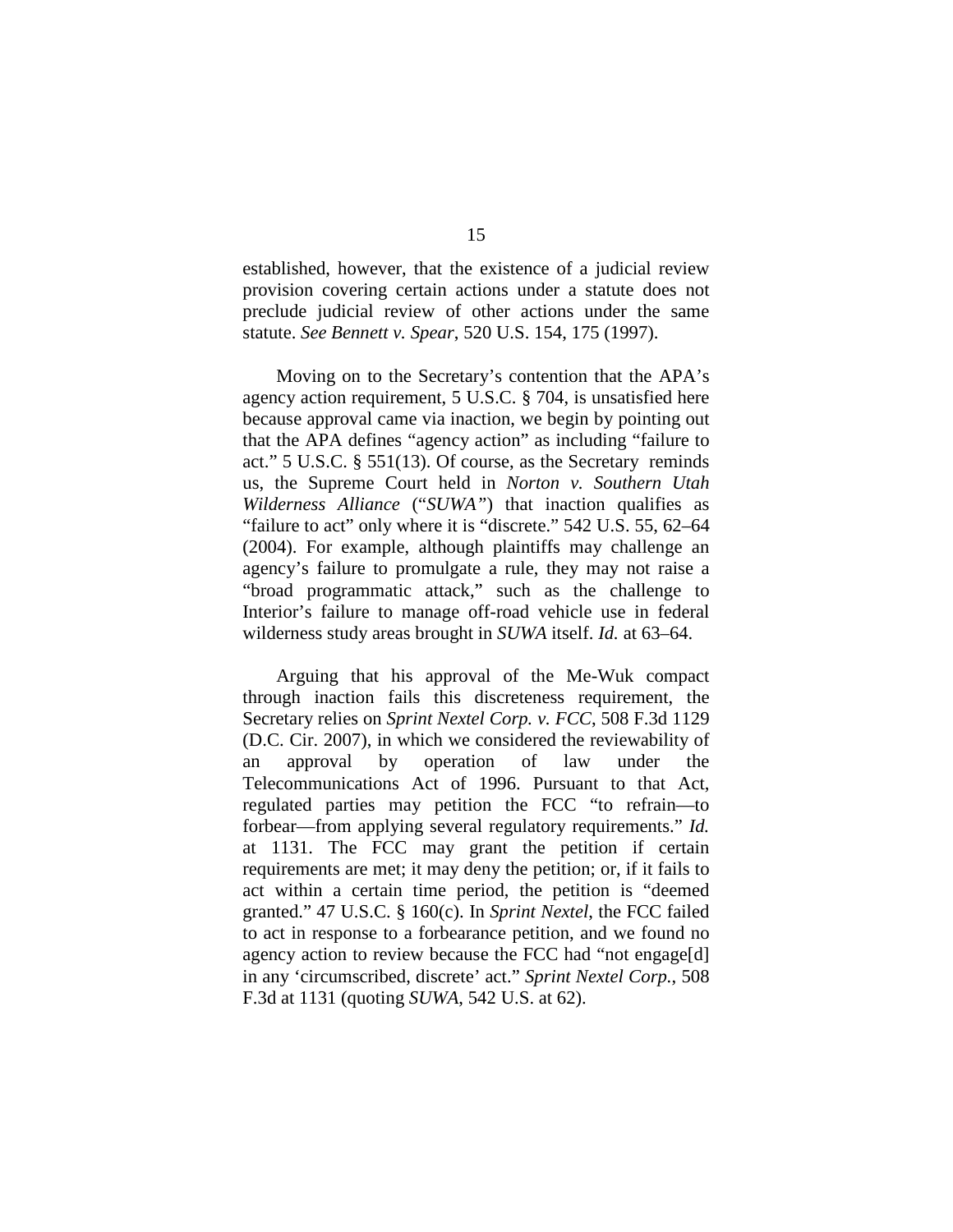Although IGRA, like the Telecommunications Act, allows requests to be granted by operation of law, we see an essential difference, namely, subsection (d)(8)(C)'s caveat that compacts deemed approved through secretarial inaction become effective "only to the extent the compact is consistent with the provisions of [IGRA.]" The Telecommunications Act contains no parallel provision. In other words, in enacting the Telecommunications Act, Congress provided that if the FCC failed to act, a forbearance request would be granted by operation of law without limitation. By contrast, in enacting subsection (d)(8)(C), Congress limited the extent to which a compact could be approved by operation of law, thus imposing an obligation on the Secretary to affirmatively disapprove any compact exceeding that limit. Accordingly, where, as here, the plaintiff challenges a compact on the grounds that it conflicts with another provision of IGRA, we have a discrete agency inaction to review—the Secretary's failure to disapprove the compact despite its inconsistency with the Act.

*Sprint Nextel* is distinguishable for another reason. In that case, we emphasized that "in administrative law, we do not sustain a right-result, wrong-reason decision of an agency," and, therefore, we need "more than a result; we need the agency's reasoning for that result." 508 F.3d at 1132–33 (internal quotation marks and alterations omitted). Because the FCC commissioners had dead-locked, none of their statements constituted the agency's reasoning for taking no action on the forbearance request. Accordingly, unable to determine if the outcome was justified, we declined to review it. *Id.* In this case, however, Amador County alleges not that the Secretary's decision was unreasoned but that his decision was "contrary to law." Appellant's Reply Br. 18. Because of the nature of this particular challenge, we need no agency reasoning. Either the compact meets the requirements of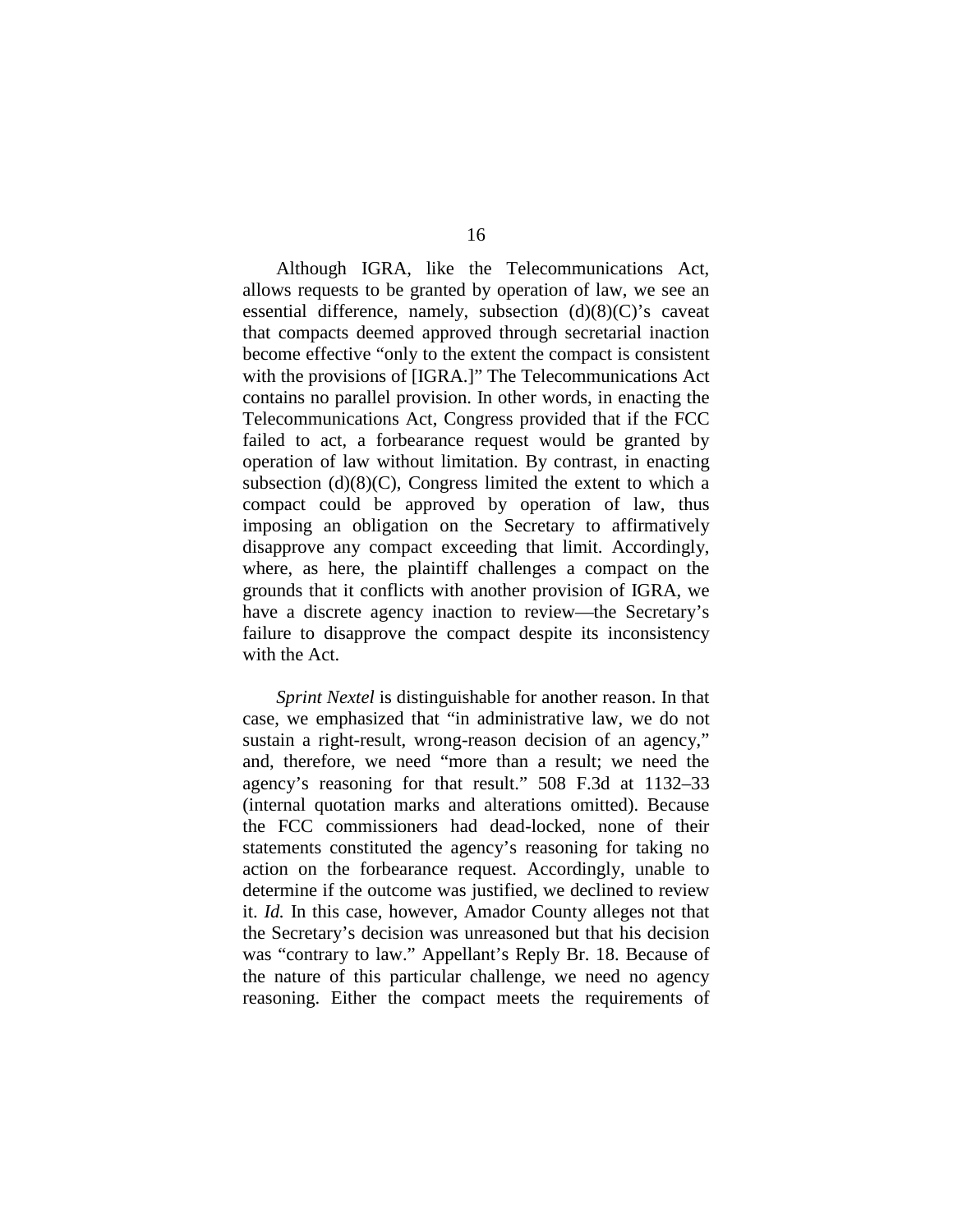IGRA, in which case we must reject the challenge, or it does not, in which case we must direct the Secretary to disapprove the compact.

Finally, relying again on *SUWA*, in which, in addition to imposing a discreteness requirement, the Supreme Court held that courts may compel agency action only where that action was "legally *required*," the Secretary argues that his inaction is unreviewable because action (either by approving or by disapproving the compact) "is not demanded by law." *SUWA*, 542 U.S. at 63–65. According to the County, whether or not the Secretary had an obligation to act is irrelevant because the Supreme Court drew this requirement from 5 U.S.C. § 706(1) (allowing courts to "compel agency action unlawfully withheld or unreasonably delayed"), not from the provision at issue in this case, 5 U.S.C. § 706(2)(A) (allowing courts to "hold unlawful . . . agency action . . . found to be arbitrary, capricious, an abuse of discretion, or otherwise not in accordance with law"). Because we have already found this second *SUWA* requirement satisfied in this case, *see supra*  12–14 (holding that IGRA imposes duty to disapprove where subsection  $(d)(8)(C)$ 's caveat is violated), we need not consider whether the obligatory action requirement relates only to section 706(1).

To sum up, then, we hold that where, as here, a plaintiff alleges that a compact violates IGRA, thus requiring the Secretary to disapprove the compact, nothing in the APA precludes judicial review of a subsection  $(d)(8)(C)$  no-action approval.

#### **IV.**

Having found that Amador County has standing and that the Secretary's approval by inaction is reviewable, we turn to the merits. The parties agree both that the sole question at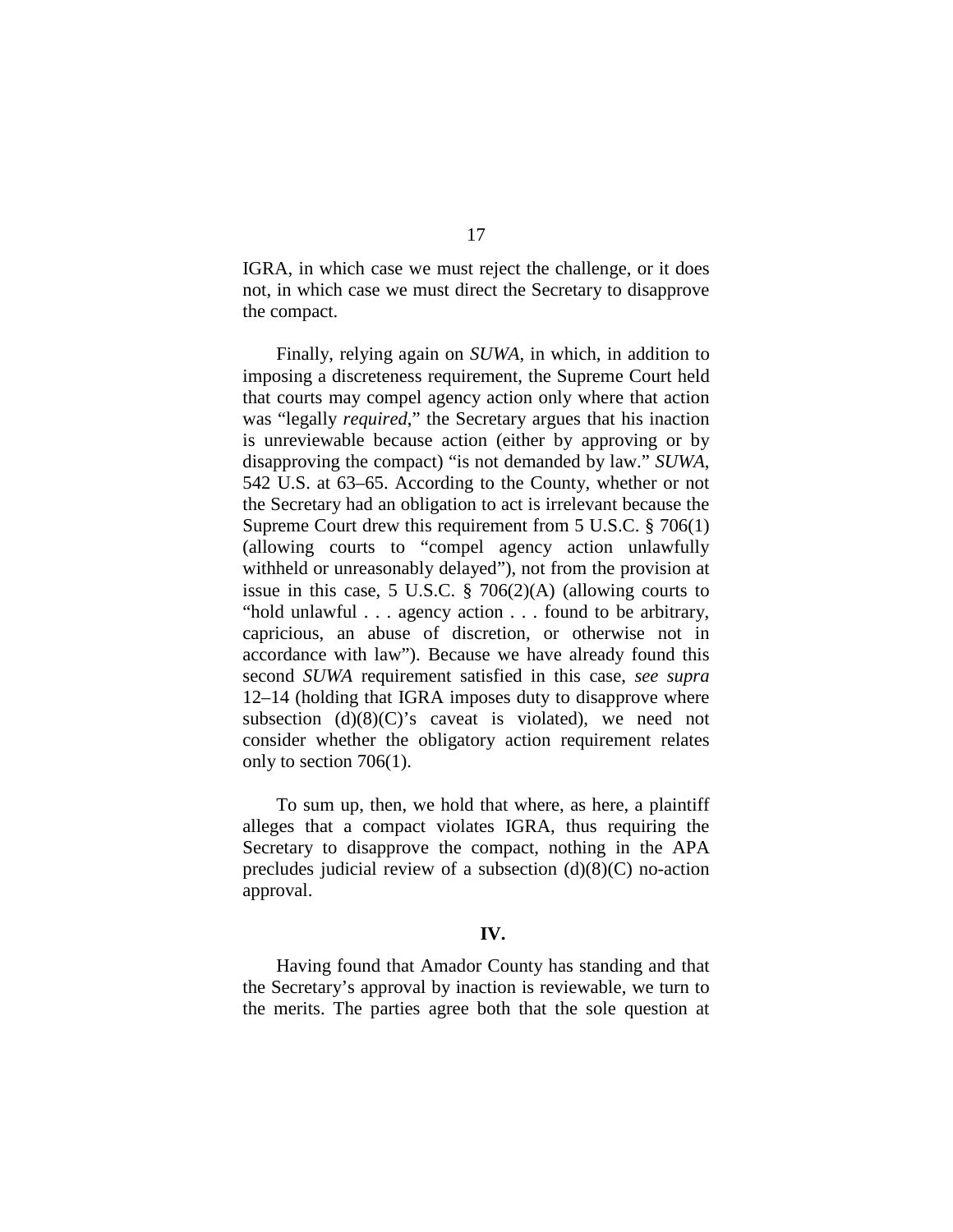issue is whether the Rancheria qualifies as "Indian land" and that, if it does, the Secretary had authority to approve the compact. IGRA defines "Indian land" as

> [1] all lands within the limits of any Indian reservation; and

> [2] any lands title to which is either held in trust by the United States for the benefit of any Indian tribe or individual or held by any Indian tribe or individual subject to restriction by the United States against alienation and over which an Indian tribe exercises governmental power.

25 U.S.C. § 2703(4). As to subparagraph 2, nothing in either the record or the briefs forecloses the possibility that the land is held subject to restrictions on alienation, nor do we do so here. But because the parties agree that the Rancheria is owned in fee by the Tribe rather than held in trust by the United States, it appears that the land can qualify as "Indian land" only if it is an "Indian Reservation"—a question that turns, and again the parties agree about this, on the effect the *Hardwick* Judgment had on the California Rancheria Act.

As noted above, although the California Rancheria Act stripped the land of its reservation status, the County agreed in the *Hardwick* Judgment that the "plaintiff Rancheria and the Plaintiffs were never and are not now lawfully terminated under the California Rancheria Act," that the "original boundaries of the plaintiff Rancheria . . . are hereby restored," that all the land within these restored boundaries of the plaintiff Rancheria is declared "Indian Country," that the "plaintiff Rancheria shall be treated by the County of Amador and the United States of America, as any other federally recognized Indian Reservation, and [that] all of the laws of the United States that pertain to federally recognized Indian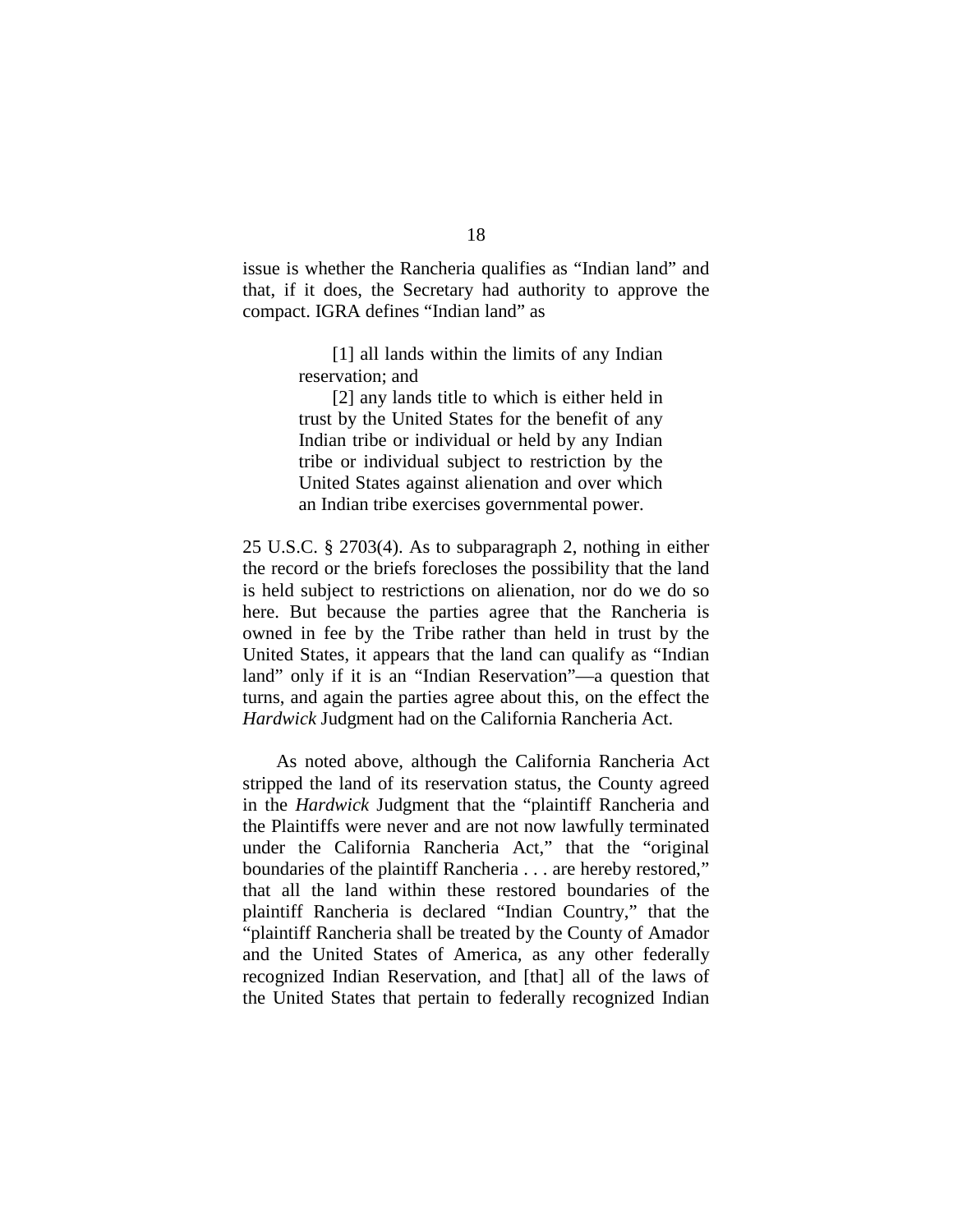Tribes and Indians shall apply to the Plaintiff Rancheria and the Plaintiffs." Stipulation for Entry of Judgment, *Hardwick v. United States*, No. C-79-1710, at 4 (Apr. 21, 1987) (included at J.A. 51). These provisions, the Secretary argues, preclusively establish that the Rancheria qualifies as "Indian land." Disagreeing, the County contends that these sweeping provisions must "be construed and interpreted in light of the issue[] being litigated"—"the County's ability to assess property taxes on the former Rancheria lands." Appellant's Reply Br. 8, 16. The *Hardwick* Judgment, the County insists, is therefore "of no consequence in the context of this litigation challenging the Secretary's approval of the [compact]." *Id.* at 8–9.

Generally, "when an issue of fact or law is actually litigated and determined by a valid and final judgment, and the determination is essential to the judgment, the determination is conclusive in a subsequent action . . . whether on the same or a different claim." Restatement (Second) of Judgments § 27; *see also Yamaha Corp. of Am. v. United States*, 961 F.2d 245, 254 (D.C. Cir. 1992). Here, of course, we have a stipulated judgment, and issues dealt with in such judgments are not "actually litigated" for the purpose of issue preclusion. *Otherson v. Dep't of Justice, INS*, 711 F.2d 267, 274 (D.C. Cir. 1983). Nonetheless, "[p]reclusion is appropriate when the stipulation clearly manifests the parties' intent to be bound in future actions." *Id.* at 274 n.6; *see also*  Restatement (Second) of Judgments § 27, cmt. e; Charles Alan Wright & Arthur R. Miller, *Federal Practice & Procedure* § 4443, n.36 (citing numerous cases supporting this proposition). Accordingly, "the scope of preclusion by settlement arises from contract," and we "measur[e] intent by ordinary contract principles." Wright & Miller, *Federal Practice & Procedure* § 4443, n.21; *see also Otherson*, 711 F.2d at 274 n.6.